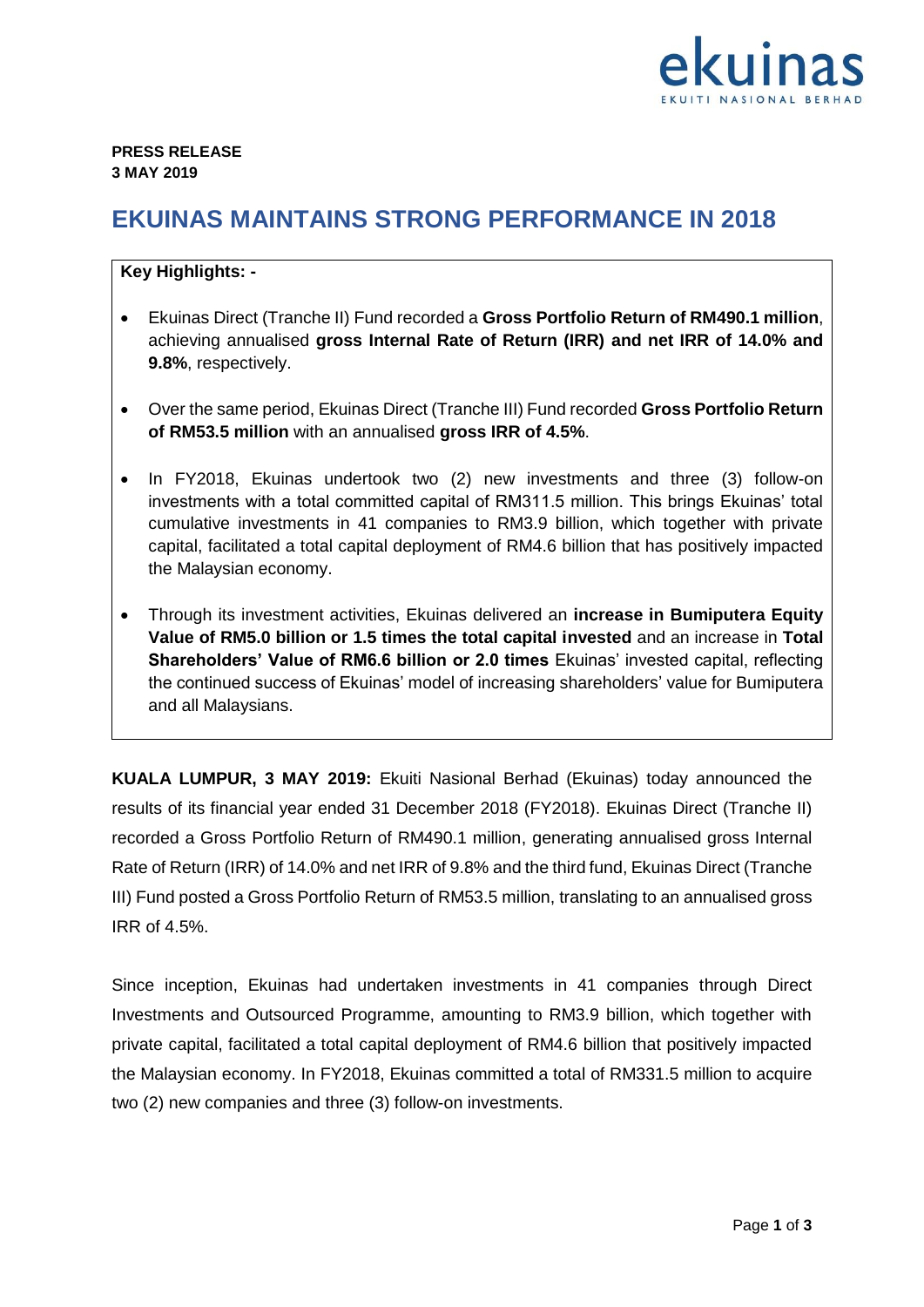

Raja Tan Sri Dato' Seri Arshad Raja Tun Uda, Chairman of Ekuinas said, "Ekuinas was established with the vision to be the partner for growth to create sustainable Bumiputera wealth and participation through private equity investments in Malaysia's high potential and leading companies. This has resulted in the increase in Bumiputera equity ownership of RM5.0 billion, which is 1.5 times of the capital invested and this achievement has also led to the creation of RM6.6 billion in total economic value for all shareholders, representing a multiple of 2.0 times the capital invested."

2018 also saw an active year for Ekuinas with three (3) exits namely Tranglo Sdn Bhd, which generated gross proceeds of RM114.9 million, achieving an IRR of 26.9% and a money multiple of 2.0 times the capital invested and the Third Party Claims Administrator (TPA) service providers, MediExpress Group and PMCare Sdn Bhd, which generated a minimum IRR of 38.8% and a money multiple of 2.6 times the capital invested.

Syed Yasir Arafat Syed Abd Kadir, Chief Executive Officer of Ekuinas added, "2018 was a landmark year for Malaysia. Global and local markets were challenging with the economy affected by factors such as weakening global demand and supply-side shocks. Despite the market setbacks, Ekuinas continued to deliver strong performance on our funds. Earlier this year, we also announced the launch of Ekuinas Direct (Tranche IV) Fund, which is part of Ekuinas' long term investment strategies to continue providing the building blocks for Malaysian companies."

In 2018, Ekuinas continued to expand its investment portfolio in the manufacturing sector with the acquisition of a controlling stake in Flexi Versa Group Sdn Bhd (FVG) and a 40.4% stake in Exabytes Capital Group (Exabytes). FVG is a local and leading Southeast Asian turnkey and components manufacturer, meanwhile Exabytes is a leading web hosting and cloud service provider across the region. As Malaysia grows to become part of the global procurement ecosystem, the manufacturing industry will be a key economic driver for the country. In addition, playing a key role in the growing internet economy is also a prime opportunity for Ekuinas, backed by the increase in internet penetration and digitalisation of businesses across Southeast Asia.

Syed Yasir Arafat continued, "2019 will also see us crystallising our assets under Ekuinas Direct (Tranche II) Fund as part of our prudent investment strategy to secure positive IRR and ensuring the realisation of the fund is done within the expected timeline. We will also expand our portfolio with judicious investments and widening our deal criteria to enable us to identify